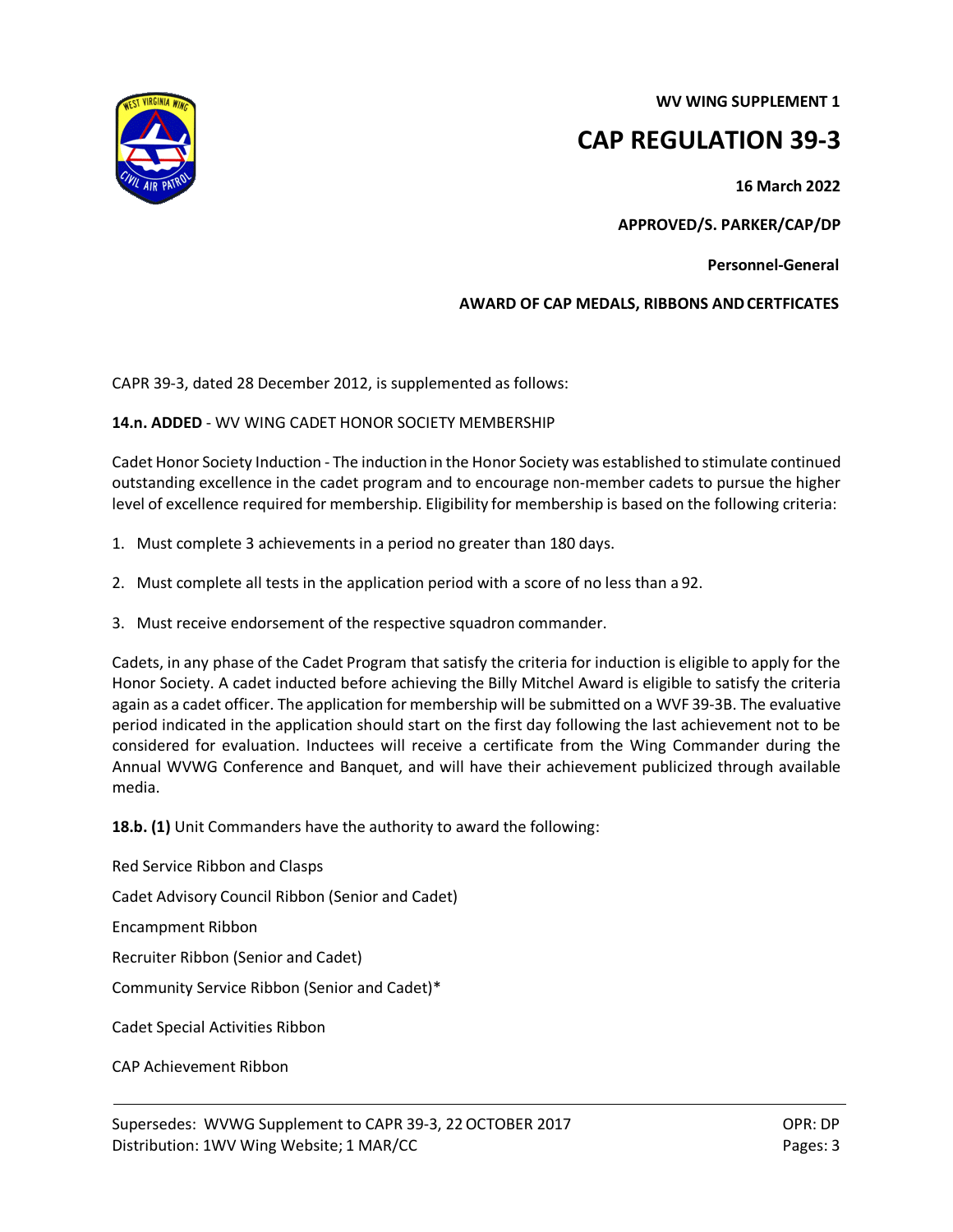**21.i.** Cadet/Senior members will submit WVF 39-3 with CAPF 2a as proof of completion of at least 60 hours of community service for consideration of the Community Service Ribbon, (Community service must be completed outside of official Civil Air Patrol activities) to their unit commander on completion of 60 hours of community service.

\*Community Service verification form can be found on WV Publications, Forms and Supplements/Documents/Forms - (WVF 39-3). Located on the WVWG website address: http://wvwg.cap.gov.

> CONNIE S. MOODY, Colonel, CAP Commander